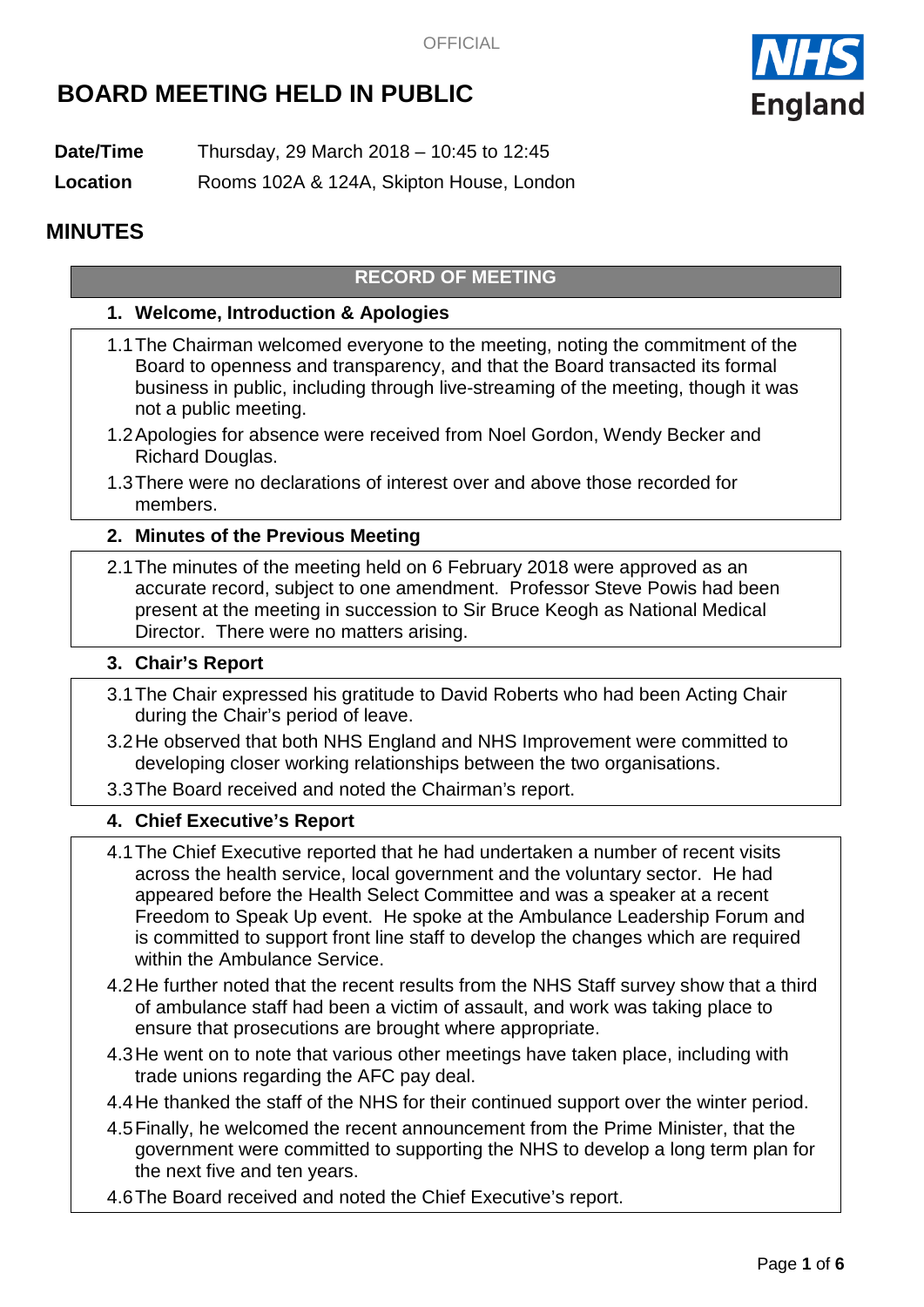## **5. NHS England Mandate and NHS Improvement Remit Letter for 2018/19**

- 5.1Ian Dodge reported on the Mandate for NHS England and the Remit Letter for NHS Improvement which both had been published on 21 March 2018.
- 5.2The Board noted the publication.

## **6. NHS England Funding and Resource 2018/19: Supporting 'Next Steps for the NHS Five Year Forward View'**

- 6.1Paul Baumann reported that NHS England is required to publish a business plan prior to the commencement of each financial year.
- 6.2He outlined that:
- 6.2.1 this reconfirms the two year allocations made for programme and transformation budgets;
- 6.2.2 it includes the running cost allocations for 2018/19 which highlights the requirement to absorb inflationary and other pressures to ensure spending remains within budget; and
- 6.2.3 minor adjustments to all budgets would continue to reflect emerging pressures and opportunities.
- 6.3The Board:
- 6.3.1 Approved the document for publication, noting the 2018/19 refresh of previously set two-year allocations for NHS England central programme, administration and transformation funding; and
- 6.3.2 Delegated to the Chief Executive and Chief Financial Officer jointly authority to make any further updates that may be required before final NHS England budgets are communicated for 2018/19.

## **7. Update on draft contract for Accountable Care Organisations (ACOs)**

7.1.Ian Dodge reported that:

- 7.1.1 NHS England would be publishing a draft ACO contract for consultation in due course;
- 7.1.2 in response to requests from the NHS, a number of FAQs had been developed;
- 7.1.3 this would be a voluntary contract to support some local health systems; and
- 7.1.4 the contract would allow service integration within the NHS through collaborative approaches.
- 7.2He reiterated that health care would of course remain free and accessible to all.

7.3The Board noted the paper.

#### **8. Proposals on delivering joint working between NHS England and NHS Improvement**

- 8.1Simon Stevens outlined that NHS England continued to work with NHS Improvement to develop proposals for the two national leadership bodies to work in a more integrated way.
- 8.2Emily Lawson further advised the Board:
- 8.2.1 That evidence supported that joint working results in improved care for patients. Work was taking place to establish integrated teams regionally which would be led by a single Regional Director. The intention was that there would be seven regions across England, with geographic and operational responsibility to be determined;
- 8.2.2 Detailed organisational design of roles and any changes required to support this were currently being worked through. The leadership model, culture and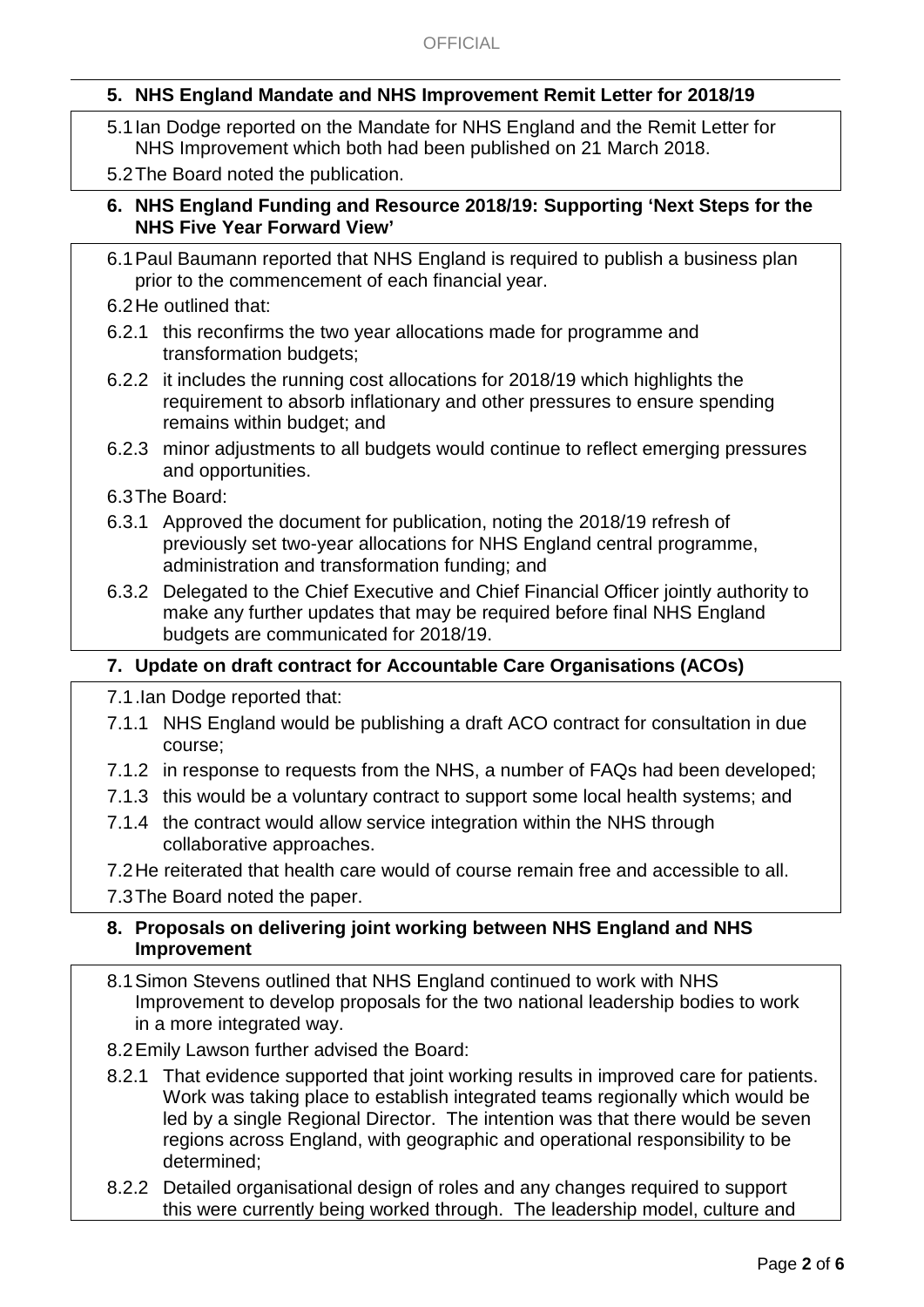governance processes were being reviewed in-line with existing change policies; and

- 8.2.3 There was a shared commitment from NHS England and NHS Improvement to support this direction of travel, noting that this was complex, that statutory responsibilities were to be respected but also that work was underway to determine what both organisations could do better together.
- 8.3The Board reviewed and approved the proposals for joint working.

#### **9. Conditions for which over the counter (OTC) items should not routinely be prescribed in primary care: findings of consultation and next steps**

- 9.1Steve Powis informed the Board:
- 9.1.1 In November 2017, the NHS England Board had agreed to consult on national guidance for CCGs to restrict the routine prescribing of OTC products for 33 minor and/or self-limiting conditions, plus vitamins/minerals and probiotics;
- 9.1.2 NHS England, jointly with NHS Clinical Commissioners, had consulted on the proposals which resulted in minor amendments to the proposed guidance;
- 9.1.3 Where it was considered that patients would not be able to access medicines due to 'social vulnerability', these patients would continue to have the option for medication to be prescribed through their GP;
- 9.1.4 This guidance does not remove the ability for an individual GP to prescribe where they feel necessary; and
- 9.1.5 This is a positive step to help individuals support their own health needs as over the counter products would not routinely be prescribed by their GP.

## 9.2The Board:

- 9.2.1 Noted the findings of the public consultation;
- 9.2.2 Approved the final recommendations; and
- 9.2.3 Approved the publication and dissemination of final guidance to CCGs.

## **10.'Scene Setter' on Health Inequalities**

- 10.1Steve Powis outlined NHS England's continuing work to address and tackle health inequalities as part of future health planning.
- 10.2 The Board:
- 10.2.1 Welcomed the report and confirmed their commitment to next steps including the development of a short and long term plan to make improvements;
- 10.2.2 Agreed that, in order to effectively tackle health inequalities, there was a requirement for system leaders to work together to determine implementation and delivery on the Five Year Forward View Priorities. This would be supported by integration within STPs and National Programmes; and

10.2.3 Approved the paper.

## **11.NHS England's responsibility for quality**

- 11.1Steve Powis outlined the need to drive forward the quality agenda and strengthen capabilities across the NHS. This would be supported by the proposed closer integration of NHS England and NHS Improvement.
- 11.2Jane Cummings reported on collaboration with NHS Improvement to bring about a shift towards improvement and learning for service quality; and on the work to improve handling of statutory functions around quality and to improve governance and ensure consistency.
- 11.3The Board: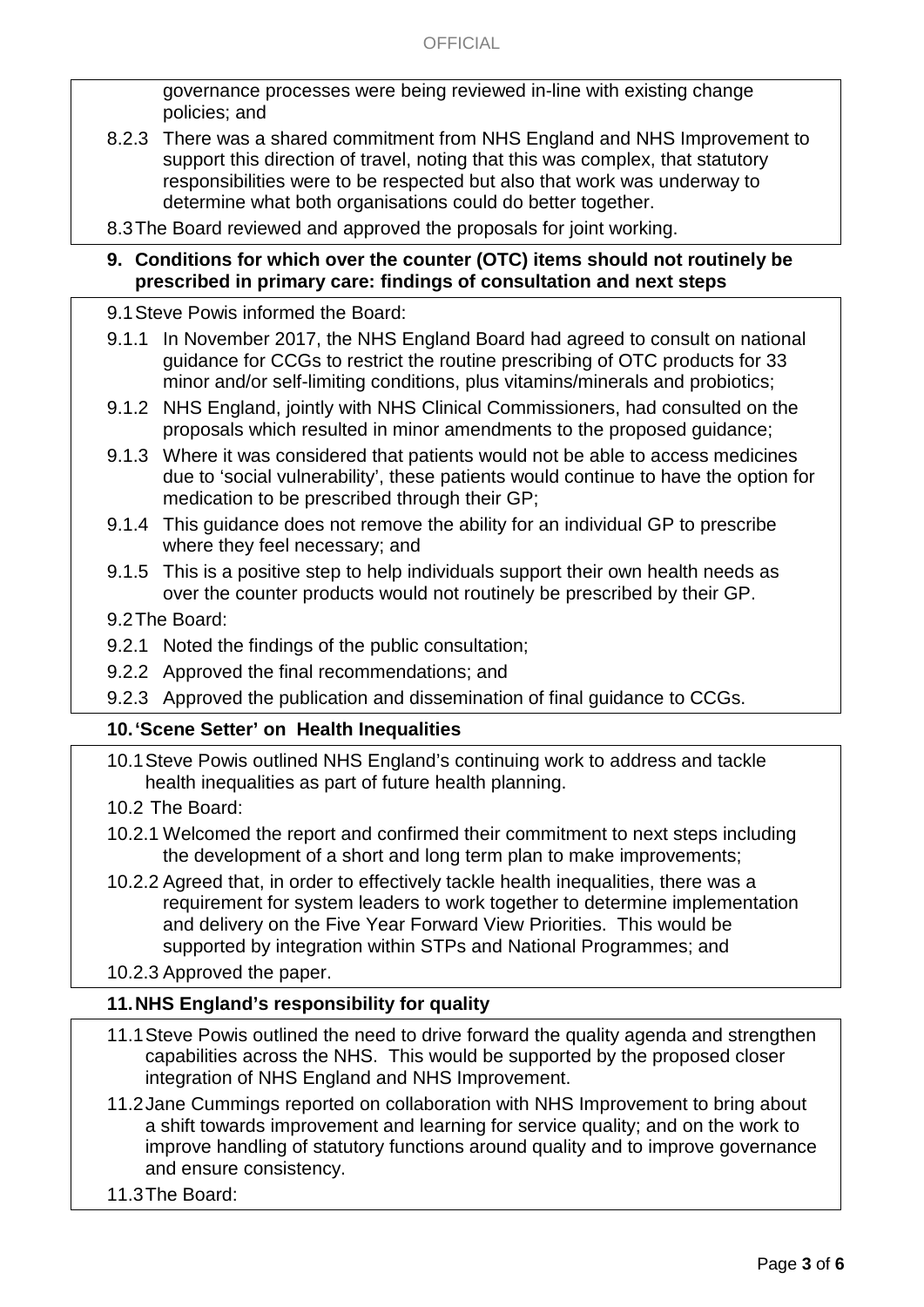- 11.3.1 Noted the functions, processes and governance in place across the organisation, and how we work across NHS England in order to take action; and
- 11.3.2 Noted the work with NHSI and other ALBs to strengthen improvement capabilities across the NHS.

#### **12.NHS performance and progress on implementation of 'Next Steps on the NHS Five Year Forward View'**

- 12.1Matthew Swindells reported that:
- 12.1.1 The NHS had seen the highest number of flu cases in six years with an additional 2,000 beds required to care for patient suffering from flu. There had also been a spike in norovirus;
- 12.1.2 He thanked staff across the sector for their work over the extended winter period;
- 12.1.3 Despite the continued high number of attendances at A&E, nine in ten patients continued to be seen within 4 hours, with 90% of hospitals having front door streaming in place;
- 12.1.4 Agreement had been reached regarding the GP contract. 55% of the country now has extended access to primary care services, with research showing that there has been a 10% reduction in the number of minor attendances at A&E;
- 12.1.5 Performance against the 62 day cancer target was at 81%, following additional investment;
- 12.1.6 There has been an increased investment across the NHS on mental health services;
- 12.1.7 The reported elective waiting time performance for January is 88%; and
- 12.1.8 Work continues, with social care colleagues, to reduce the number of Delayed Transfers of Care (DTOC).
- 12.2The Board noted the content of the report and assurances on actions to support NHS performance and progress with the implementation of 'Next Steps'.

## **13.Consolidated Month 11 2017/18 Financial Report**

- 13.1Paul Baumann reported that:
- 13.1.1 2017-18 had been a challenging year for the NHS;
- 13.1.2 The latest forecast CCG position was a £687m overspend excluding the impact of lower Quality Premiums. This was attributable to the price concessions agreed by the Department of Health and Social Care on Category M drugs in response to market issues during the year; and
- 13.1.3 NHS England had nevertheless fulfilled its commitment to achieve financial balance across the commissioning system and delivered the required system reserve of £560m.
- 13.2 The Board noted the financial position for month 11.

#### **14.Slavery and Human Trafficking Statement 2017/18**

- 14.1 Jane Cummings presented the Slavery and Human Trafficking Statement for 2017/18.
- 14.2 The Board approved the Statement

## **15.Emergency Preparedness, Resilience and Response (EPRR)**

15.1 Matthew Swindells reported that this area requires continuous improvement and learning; that an internal audit had taken place, providing a favourable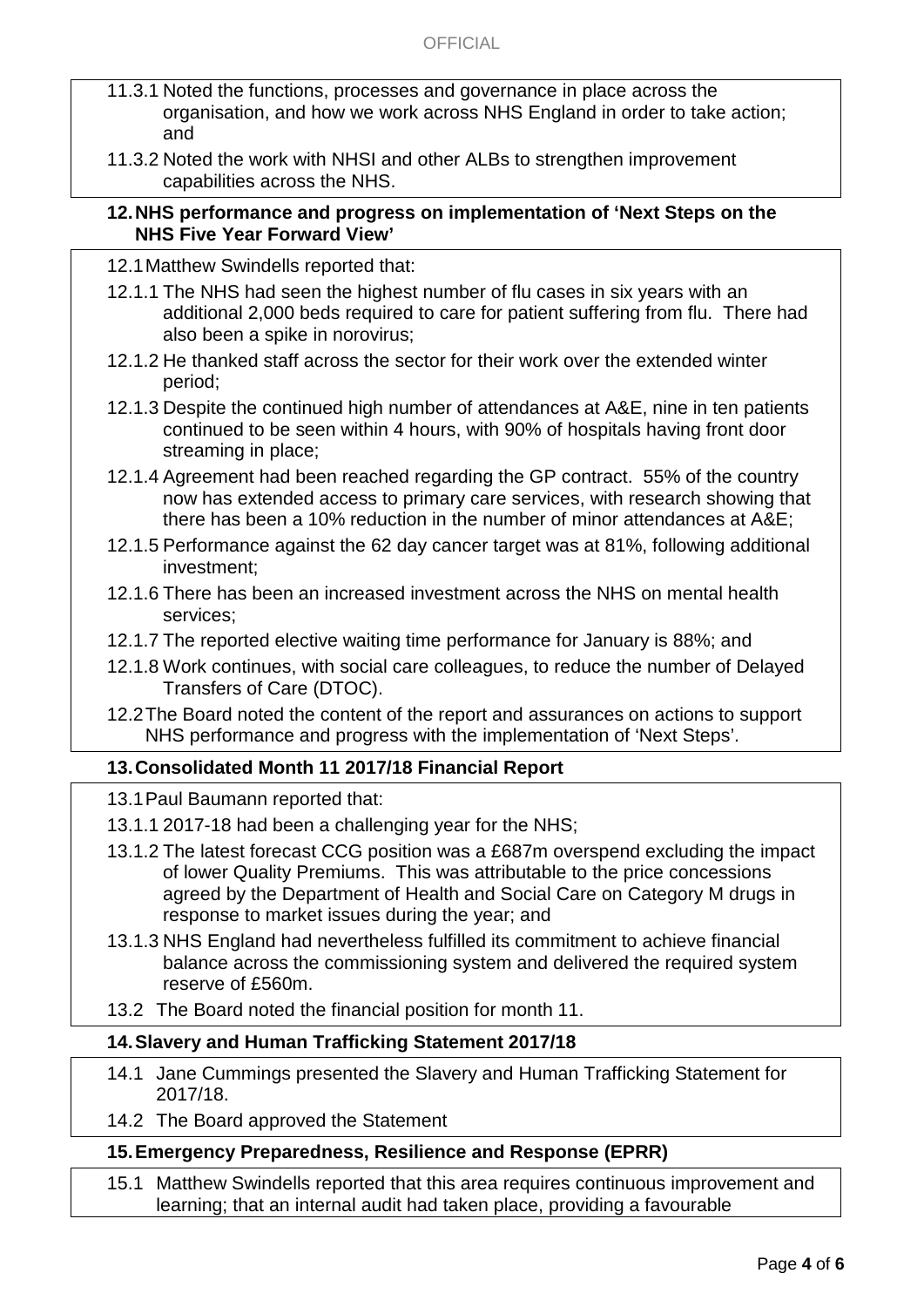response, and that additional resources had been made available to support this important area of work;

- 15.2 The Board noted the positive responses made by the EPPR team to a number of incidents that had taken place over the last 12 months, and expressed their gratitude to NHS staff for their work during these incidents; and
- 15.3 Matthew reported that, following the Manchester Arena Bombing, the Kerslake report had outlined eight recommendations for health which the EPPR team were working through.
- 15.4 The Board:
- 15.4.1 Noted the progress made on the EPRR programme and the incidents successfully responded to; and
- 15.4.2 Received assurance that the NHS in England was properly prepared.

#### **16.Report to the Board on the use of the NHS England Seal**

- 16.1 Paul Baumann presented the report on the use of the NHS England Seal, informing the Board that the majority of cases related to properties previously used for patients with Learning Disabilities, and which were no longer fit for purpose.
- 16.2 The Board received and noted the report

#### **17.Reports from Board Committees**

- 17.1 The Board noted the report from the Commissioning Committee meeting held on 7 February 2018.
- 17.2 The Board noted the report from the Investment Committee meeting held on 18 January 2018 and the papers circulated by correspondence February 2018.
- 17.3 The Board noted the update from the Specialised Services Commissioning Committee meetings held on 28 February 2018.
- 17.4 The Board noted the update from the Audit and Risk Assurance Committee held on 27 February 2018 and ratified the updated Standing Financial Instructions.

#### **18.Any other business**

- 18.1 There were no further items of business.
- 18.2 The Board resolved to exclude representatives of the media and members of the public from the remainder of the meeting (due to the confidential nature of the business to be transacted) and the meeting was closed.

| Agreed as an Accurate Record of the Meeting |                                    |
|---------------------------------------------|------------------------------------|
| Date:                                       |                                    |
| Signature:                                  |                                    |
|                                             |                                    |
|                                             |                                    |
| Name:                                       | <b>Professor Sir Malcolm Grant</b> |
| Title:                                      | <b>NHS England Chairman</b>        |